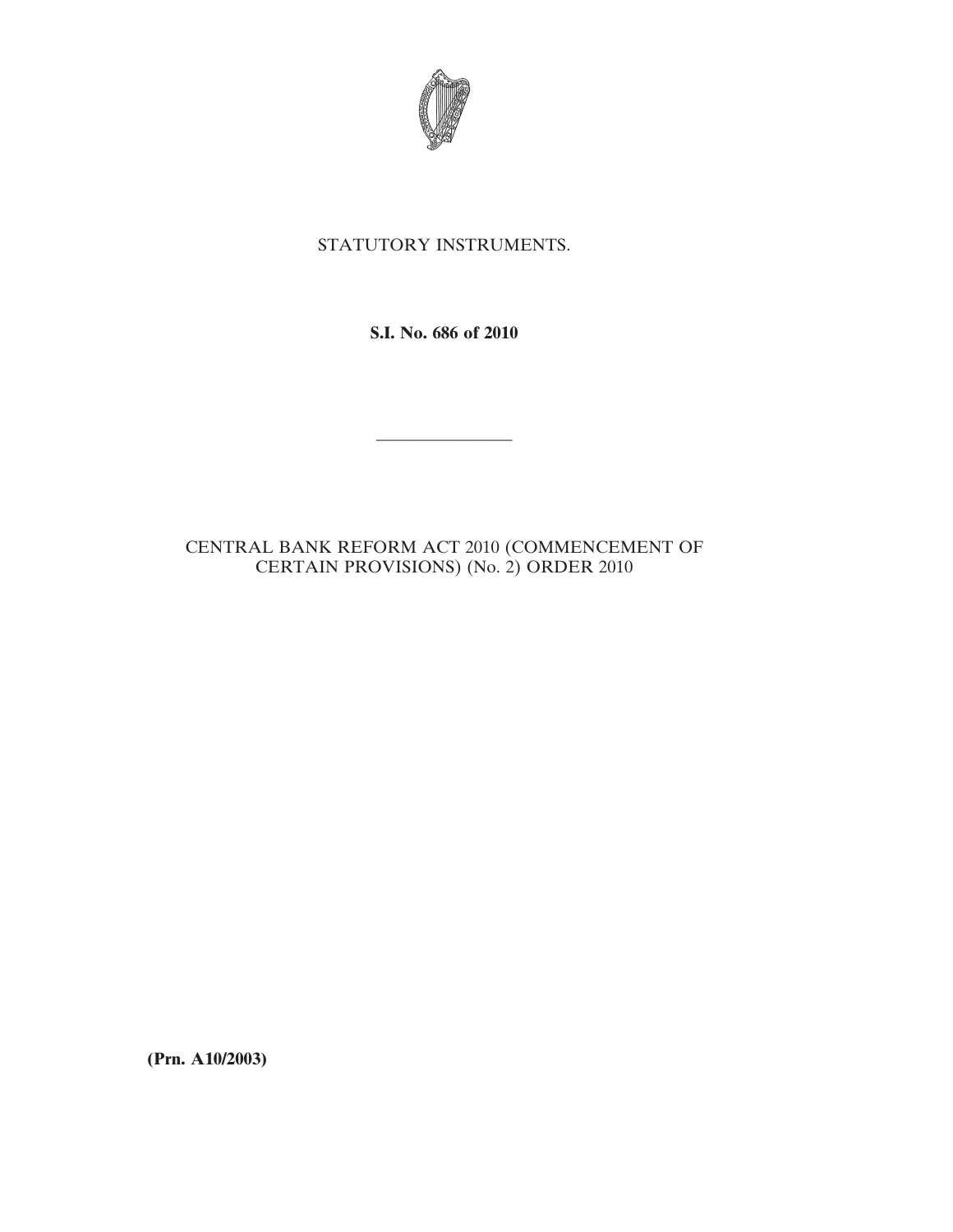## CENTRAL BANK REFORM ACT 2010 (COMMENCEMENT OF CERTAIN PROVISIONS) (No. 2) ORDER 2010

I, BRIAN LENIHAN, Minister for Finance, in exercise of the powers conferred on me by section 2(1) of the Central Bank Reform Act 2010 (No. 23 of 2010), hereby order as follows:

1. This Order may be cited as the Central Bank Reform Act 2010 (Commencement of Certain Provisions) (No. 2) Order 2010.

2. The 1st day of January 2011 is appointed as the day on which sections 6 and 15(5) of, and Part 5 of Schedule 2 to, the Central Bank Reform Act 2010 (No. 23 of 2010) come into operation.



GIVEN under my Official Seal, 21 December 2010.

> BRIAN LENIHAN, Minister for Finance.

*Notice of the making of this Statutory Instrument was published in "Iris Oifigiúil" of* 25*th January*, 2011.